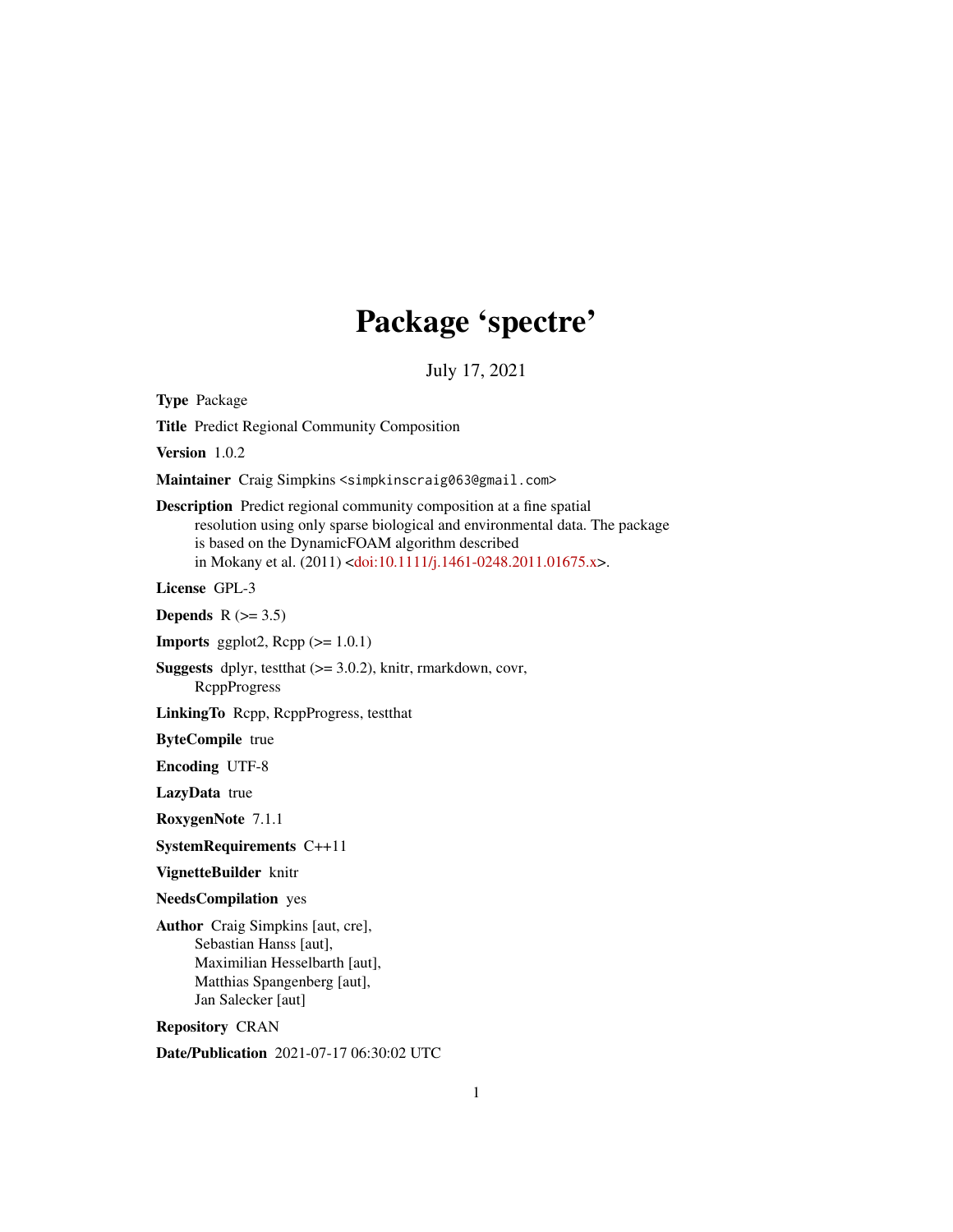# <span id="page-1-0"></span>R topics documented:

| Index |  |
|-------|--|

alpha\_list *Matrix of predicted alpha diversity in each cell.*

#### Description

Matrix of predicted alpha diversity in each cell.

#### Usage

alpha\_list

#### Format

vector.

calc\_commonness\_error *calc\_commonness\_error*

### Description

Calculate commonness error

#### Usage

```
calc_commonness_error(x, objective_matrix)
```
#### Arguments

x Results object from run\_optimization\_min\_conf.

objective\_matrix

Matrix from (modeled) alpha-diversity and Bray-Curtis dissimilarity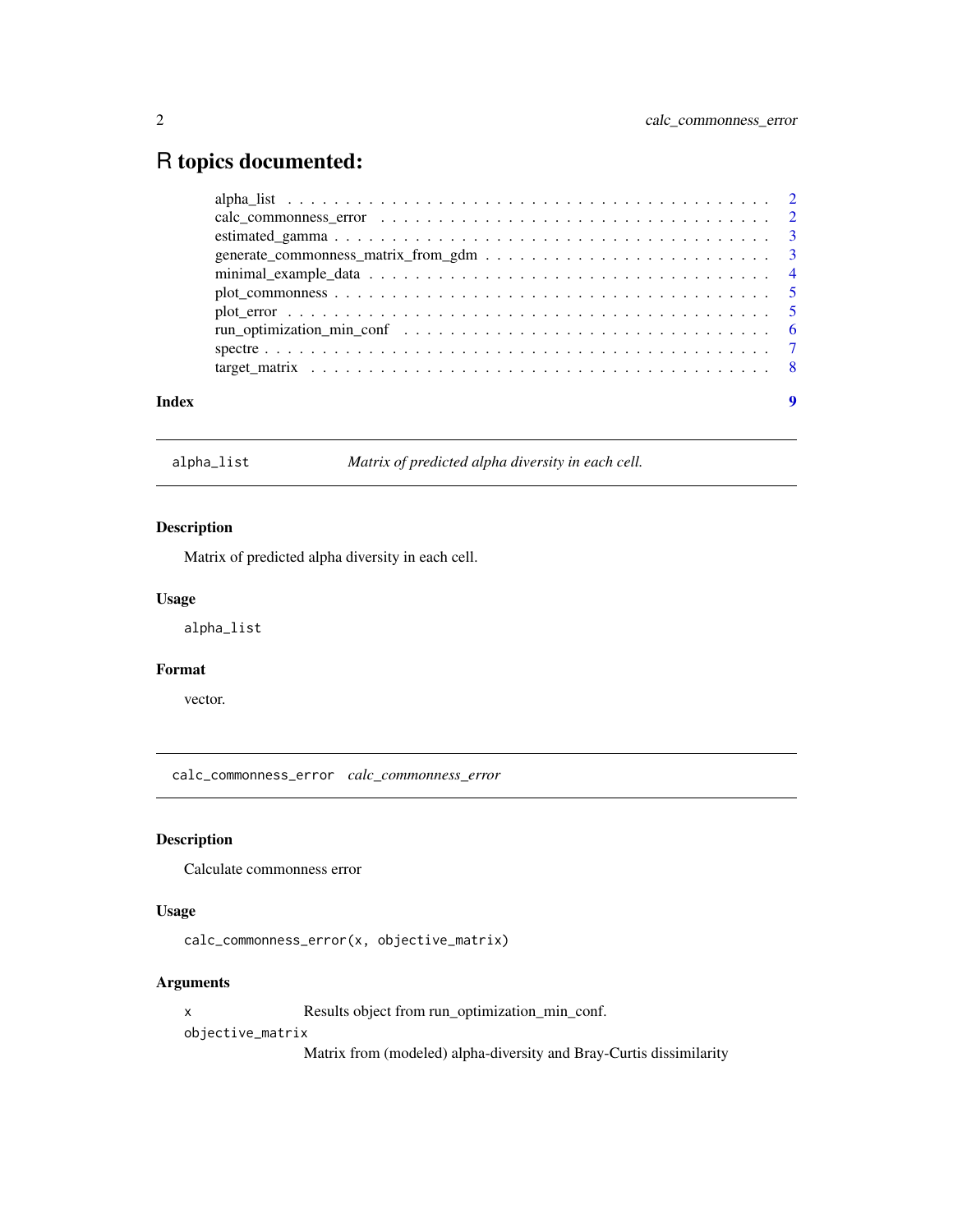#### <span id="page-2-0"></span>estimated\_gamma 3

#### Details

Calculate mean absolute commonness error (MAE\_c) and relative commonness error in percentage (RCE).

#### Value

vector

estimated\_gamma *Total (estimated) species in the system.*

#### Description

Total (estimated) species in the system.

#### Usage

estimated\_gamma

#### Format

numeric

generate\_commonness\_matrix\_from\_gdm

*generate\_commonness\_matrix\_from\_gdm*

#### Description

Creates a pairwise site by site commonness matrix from estimates of species richness and Bray-Curtis dissimilarity.

#### Usage

```
generate_commonness_matrix_from_gdm(gdm_predictions, alpha_list)
```
#### Arguments

| gdm_predictions |                                                                                                                                                                                  |
|-----------------|----------------------------------------------------------------------------------------------------------------------------------------------------------------------------------|
|                 | a square pairwise matrix of Bray-Curtis dissimilarity estimates between site<br>pairs. We recommend using the gdm-package (Fitzpatrick et al. 2020) to gener-<br>ate this matrix |
| alpha_list      | a vector of species richness for every site in the study area. The length of this<br>vector must be equivalent to one of the dimensions of the gdm_predictions                   |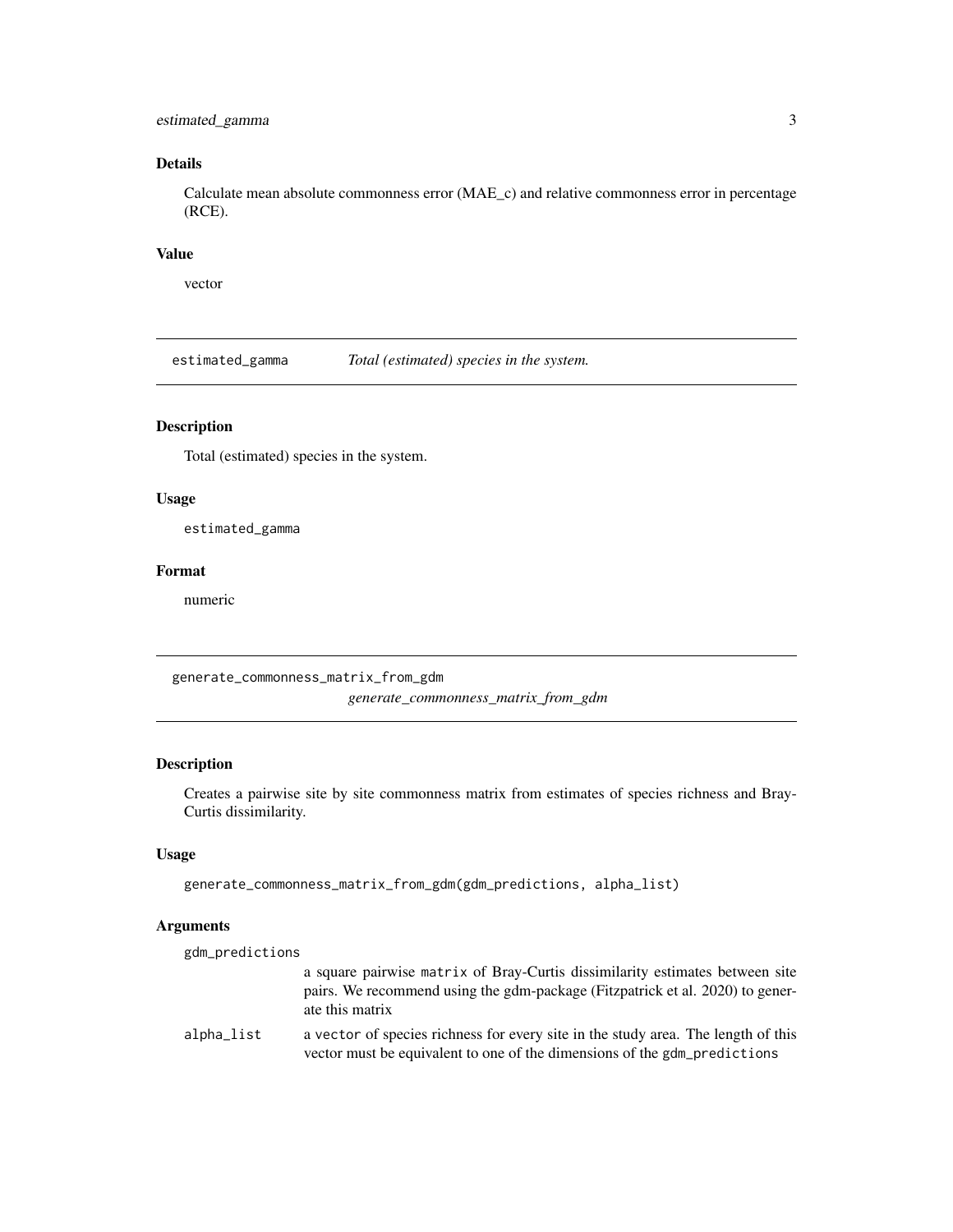#### <span id="page-3-0"></span>Details

generate\_commonness\_matrix\_from\_gdm uses a vector of estimated species richness per site and a pairwise matrix of site by site Bray-Curtis dissimilarity (we recommend using the gdm-package (Fitzpatrick et al. 2020) to generate this matrix) to produce a matrix of the estimated species in common between site pairs (referred to as a commonness matrix). The commonness between sites is calculated using

$$
C_{ij} = (1 - \beta_{ij})(S_i + S_j)/2
$$

Where  $\beta_{ij}$  is the dissimilarity between sites,  $C_{ij}$  is the species in common between sites, and S is the number of species in each site. For more details see Mokany et al 2011.

#### Value

A pairwise site by site matrix of the number of species in common between each site pair, with dimensions equal to that of the provided dissimilarity matrix.

#### References

Mokany, K., Harwood, T.D., Overton, J.M., Barker, G.M., & Ferrier, S. (2011). Combining  $\alpha$  and  $\beta$ diversity models to fill gaps in our knowledge of biodiversity. Ecology Letters, 14(10), 1043-1051.

minimal\_example\_data *List with example data created using the* gdm *package*

#### Description

List with example data created using the gdm package

#### Usage

```
minimal_example_data
```
#### Format

list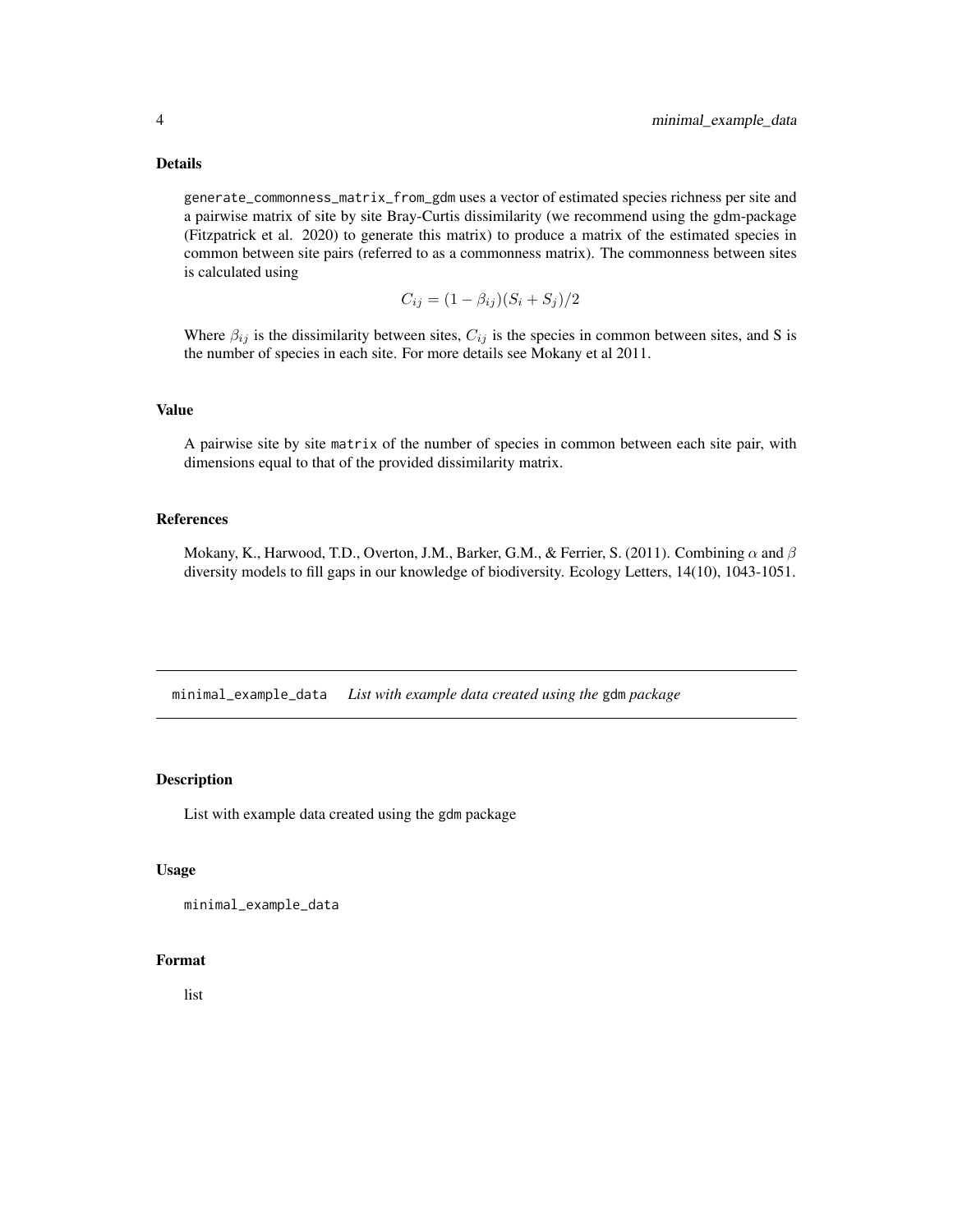<span id="page-4-0"></span>plot\_commonness *plot\_commonness*

#### Description

Plot commonness between observed and optimized data

#### Usage

plot\_commonness(x, target)

#### Arguments

|        | Results object of run_optimization_min_conf() |
|--------|-----------------------------------------------|
| target | Pairwise matrix of species in common.         |

#### Details

Plot a heatmap of commonness between observed data and optimized data. This visual style allows for easier spatial understanding of commonness differences to be ascertained.

#### Value

ggplot

plot\_error *plot\_error*

#### Description

Plot the absolute error

#### Usage

plot\_error(x)

#### Arguments

x Results object from run\_optimization\_min\_conf

#### Details

Plot error over time

#### Value

ggplot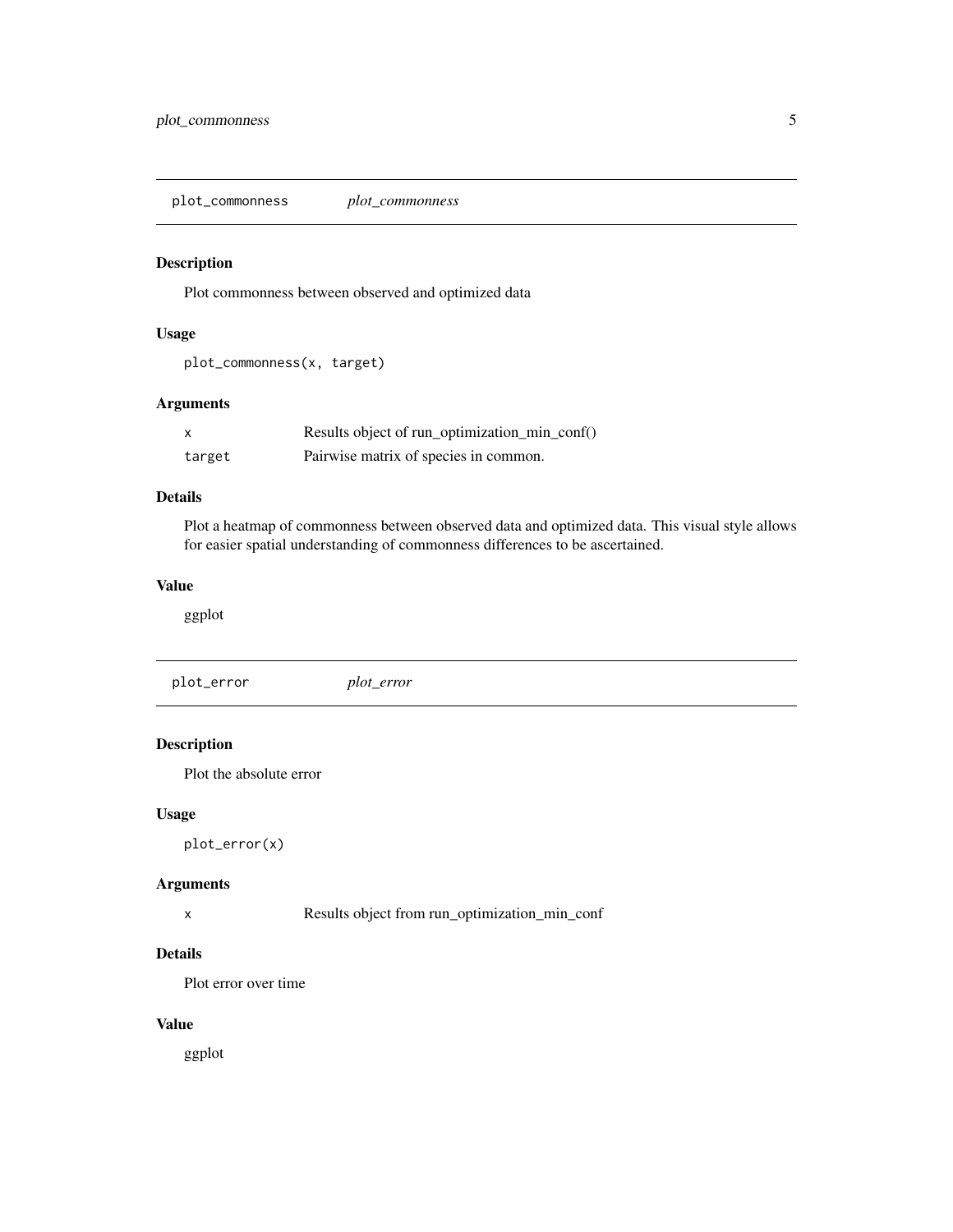#### <span id="page-5-0"></span>References

xxx

run\_optimization\_min\_conf

*run\_optimization\_min\_conf*

#### Description

Generate an optimized estimate of community composition (species presences and absences) for every site in the study area.

#### Usage

```
run_optimization_min_conf(
  alpha_list,
  total_gamma,
  target,
 max_iterations,
 partial_solution = NULL,
 fixed_species = NULL,
 seed = NA,
 verbose = TRUE,
  interruptible = TRUE
\mathcal{L}
```
#### Arguments

| alpha_list       | Matrix of predicted alpha diversity (species richness) in each cell.                                                                                                              |
|------------------|-----------------------------------------------------------------------------------------------------------------------------------------------------------------------------------|
| total_gamma      | Total number of species present throughout the entire landscape.                                                                                                                  |
| target           | Pairwise matrix of species in common between each site by site pair. Only the<br>upper triangle of the matrix is actually needed.                                                 |
|                  | max_iterations The maximum number of iterations that the optimization algorithm may run<br>through before stopping.                                                               |
| partial_solution |                                                                                                                                                                                   |
|                  | An initial matrix of species presences and absences for each site in the land-<br>scape. The total number of presences must match the estimated species richness<br>of each site. |
| fixed_species    | Fixed partial solution with species that are considered as given. Those species<br>are not going to be changed during optimization.                                               |
| seed             | Seed for random number generator. Seed must be a positive integer value. seed<br>= NA means that a random integer is used as seed.                                                |
| verbose          | If TRUE (default), a progress report is printed during the optimization run.                                                                                                      |
| interruptible    | Allow a run to be interrupted before completion.                                                                                                                                  |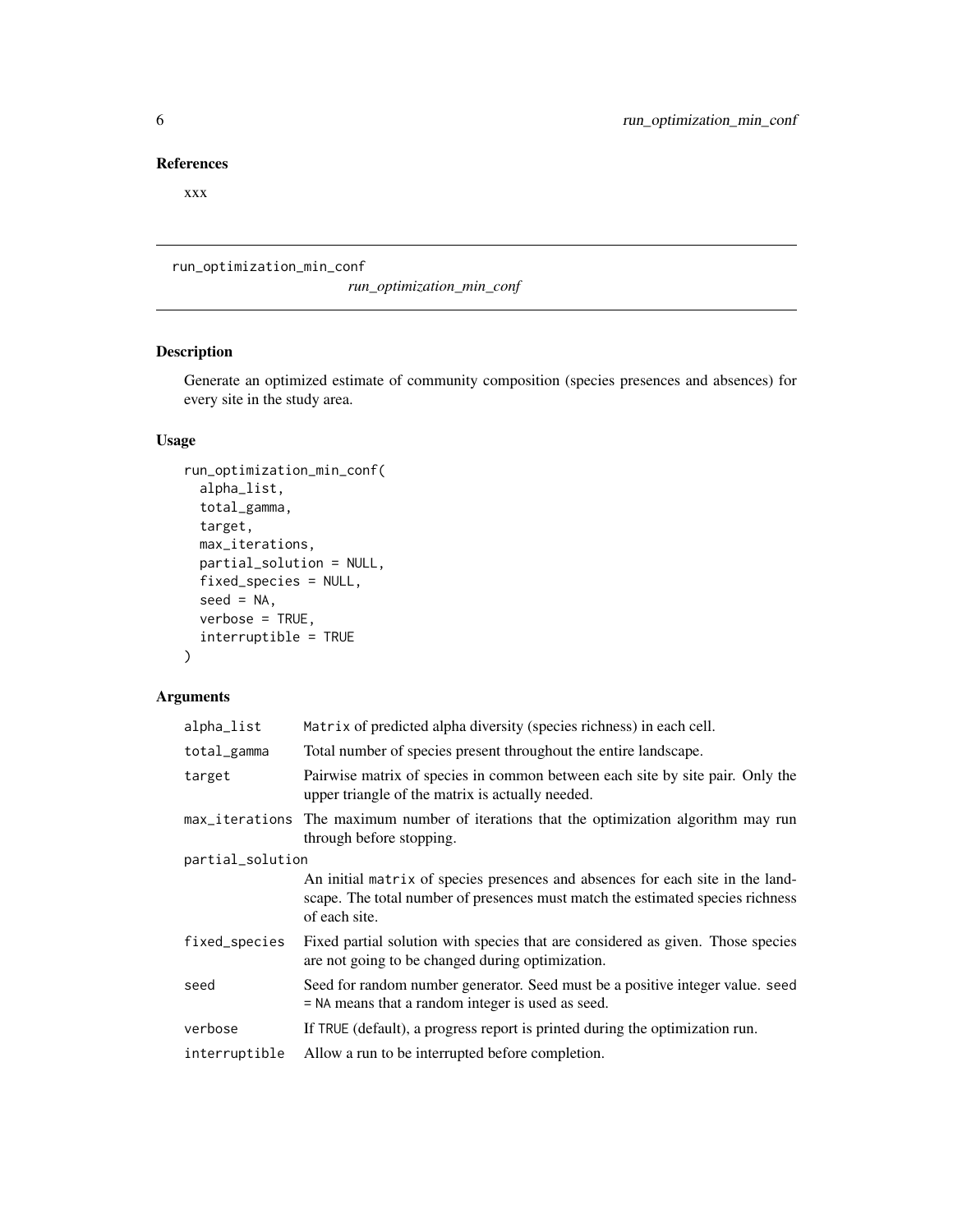#### <span id="page-6-0"></span>spectre  $\overline{7}$

#### Details

run\_optimization\_min\_conf is the core function of the spectre package. The underlying algorithm of this function is adapted from Mokany et al. (2011). A pairwise commonness matrix (having the same structure as the target matrix) is calculated from the partial\_solution matrix and the value difference with the target determined. If a difference is present and depending on the set stopping criteria the algorithm continues. A random site in the presence/absence matrix is selected, and a random presence record at this site replaced with an absence. Every absence in the selected site is then individually flipped to a presence and the value difference with the objective recorded. The presence record which resulted in the lowest value difference (minimum conflict) is retained. This cycle continues, with a random site selected every iteration, until the pairwise commonness and objective matrices match or the algorithm runs beyond the max\_iterations.

#### Value

A species presence/absence matrix of the study landscape.

#### References

Mokany, K., Harwood, T.D., Overton, J.M., Barker, G.M., & Ferrier, S. (2011). Combining  $\alpha$  and  $\beta$ diversity models to fill gaps in our knowledge of biodiversity. Ecology Letters, 14(10), 1043-1051.

#### Description

The goal of spectre is to provide an open source tool capable of predicting regional community composition at fine spatial resolutions using only sparse biological and environmental data.

#### Author(s)

Maintainer: Craig Simpkins <simpkinscraig063@gmail.com>

Authors:

- Sebastian Hanss
- Maximilian Hesselbarth
- Matthias Spangenberg
- Jan Salecker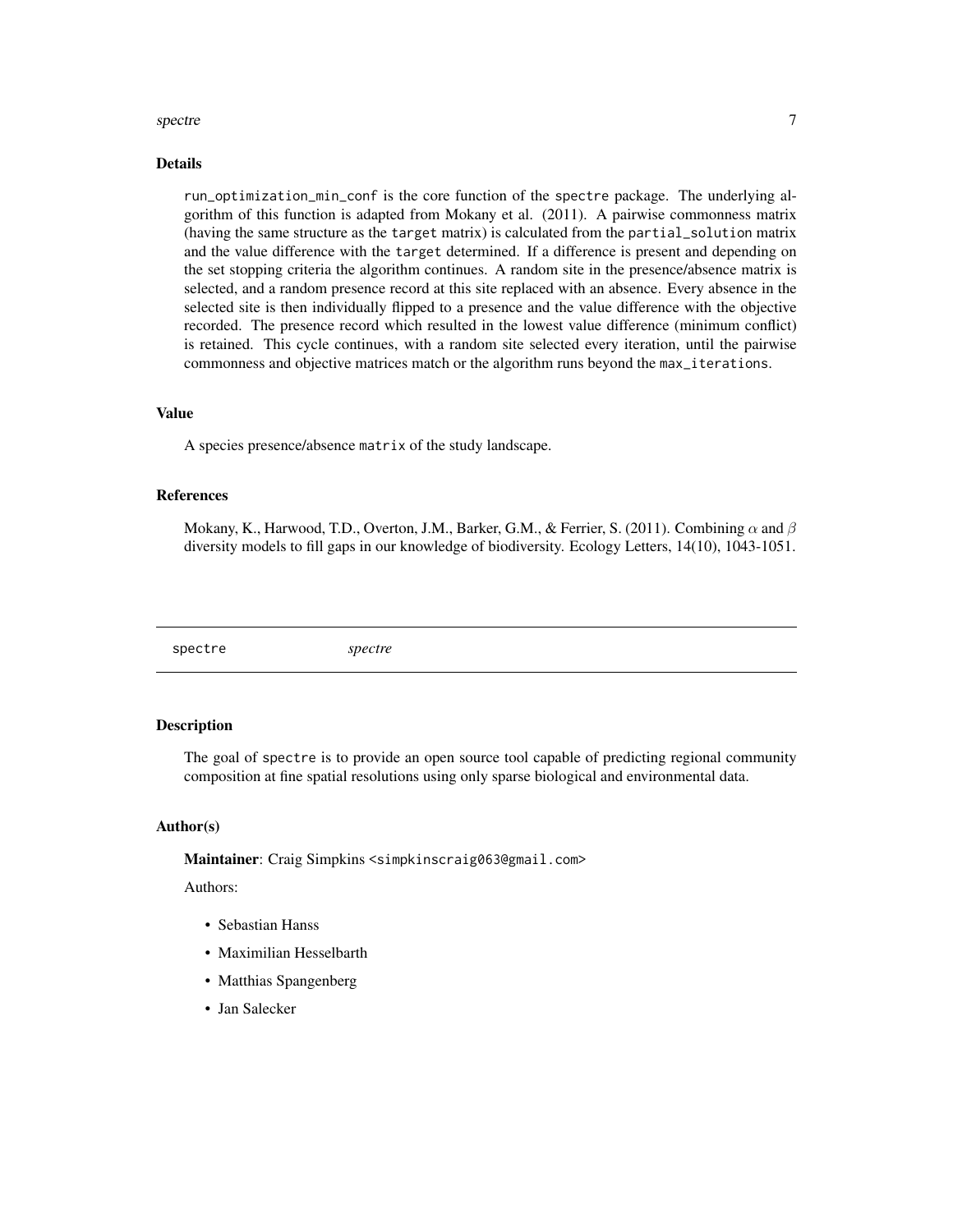<span id="page-7-0"></span>

## Description

Pairwise matrix of species in common.

## Usage

target\_matrix

#### Format

matrix